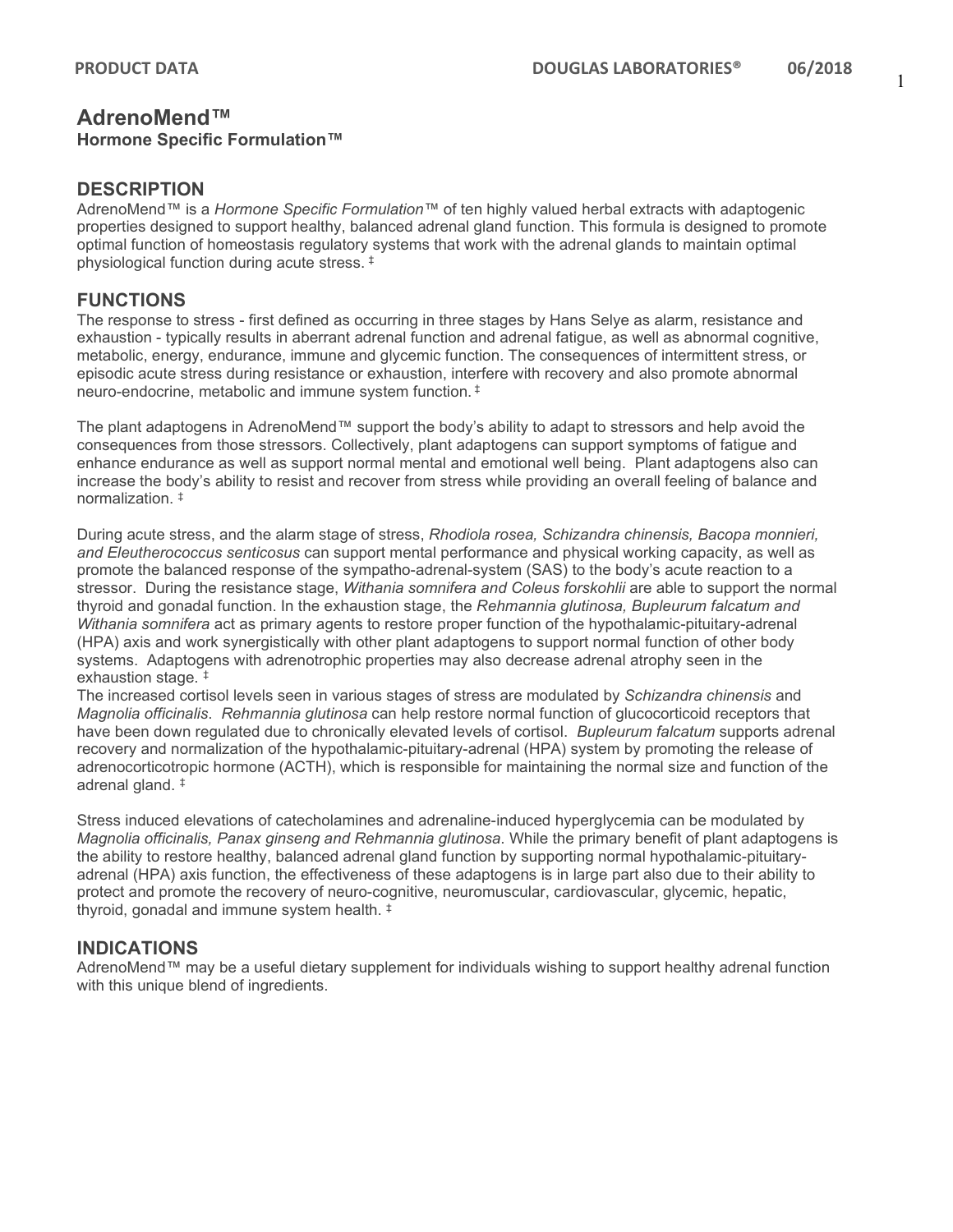## **AdrenoMend™**

**Hormone Specific Formulation™**

## **FORMULA (#200529)**

Serving Size ...................................................................2 capsules…………..4 capsules Proprietary Blend............................................................955 mg………………1,910 mg Proprietary Blend containing no less than 200 mg per 4 capsules for each of the following: *Schisandra chinensis* (seed, standardized to 2% schisandrins), *Bacopa monnieri* (aerial parts, standardized to 20% bacosides), *Rhodiola rosea* (root, standardized to 5% rosavins and 1% salidrosides), *Eleutherococcus senticosus* (root, standardized to 0.8% eleutherosides), *Magnolia officinalis* (root, standardized to 5% honokiol), *Rhemannia glutinosa* (7:1 extract), *Bupleurum falcatum*  (5:1 extract), *Panax ginseng* (root, standardized to 3% ginsenosides), *Coleus forskohlii* (root, standardized to 1% forskolin) Sensoril® .......................................................................125 mg………………..250 mg (*Withania somnifera*, root and leaf extract, standardized to a minimum of 10% withanolide glycoside conjugates and 32% oligosaccharides)

## **SUGGESTED USE**

As a dietary supplement, adults may take **2 capsules** each morning with food for **1 to 2 weeks** or as directed by your healthcare professional.

The dose may then be increased to **4 capsules** each morning with food for **1 to 3 months** or as directed by your healthcare professional.

**After 1 to 3 months** dosage may be lowered back down to **2 capsules** each morning with food and may continue on 2 capsules dosage as needed or as directed by your healthcare professional.

## **SIDE EFFECTS**

No adverse effects have been reported.

## **STORAGE**

Store in a cool, dry place, away from direct light. Keep out of reach of children.

## **WARNING**

If you are pregnant or nursing, consult your healthcare professional before using this product. If you are taking prescription medications, consult your healthcare professional before using this product.

## **REFERENCES**

Bhattacharya SK, Muruganandam AV. Pharmacol Biochem Behav. 2003 Jun;75(3):547-55. [Withania somnifera].

Calabrese C, et al. J Altern Complement Med. 2008 Jul;14(6):707-13. [Bacopa monnieri].

Chowdhuri DK, et al. Phytother Res. 2002 Nov;16(7):639-45. [Bacopa monnieri].

Du J, Ling CQ, Chen YA. Zhongguo Zhong Xi Yi Jie He Za Zhi. 2008 Jan;28(1):64-7. [Rehmannia].

Fintelmann V, Gruenwald J. Adv Ther. 2007 Jul-Aug;24(4):929-39. [Rhodiola rosea].

Lee B, Shim I, Lee H, Hahm DH. Biol Pharm Bull. 2009 Aug;32(8):1392-8. [Bupleurum falcatum].

Panossian A, Wagner H. Phytother Res. 2005 Oct;19(10):819-38. [Adaptogens].